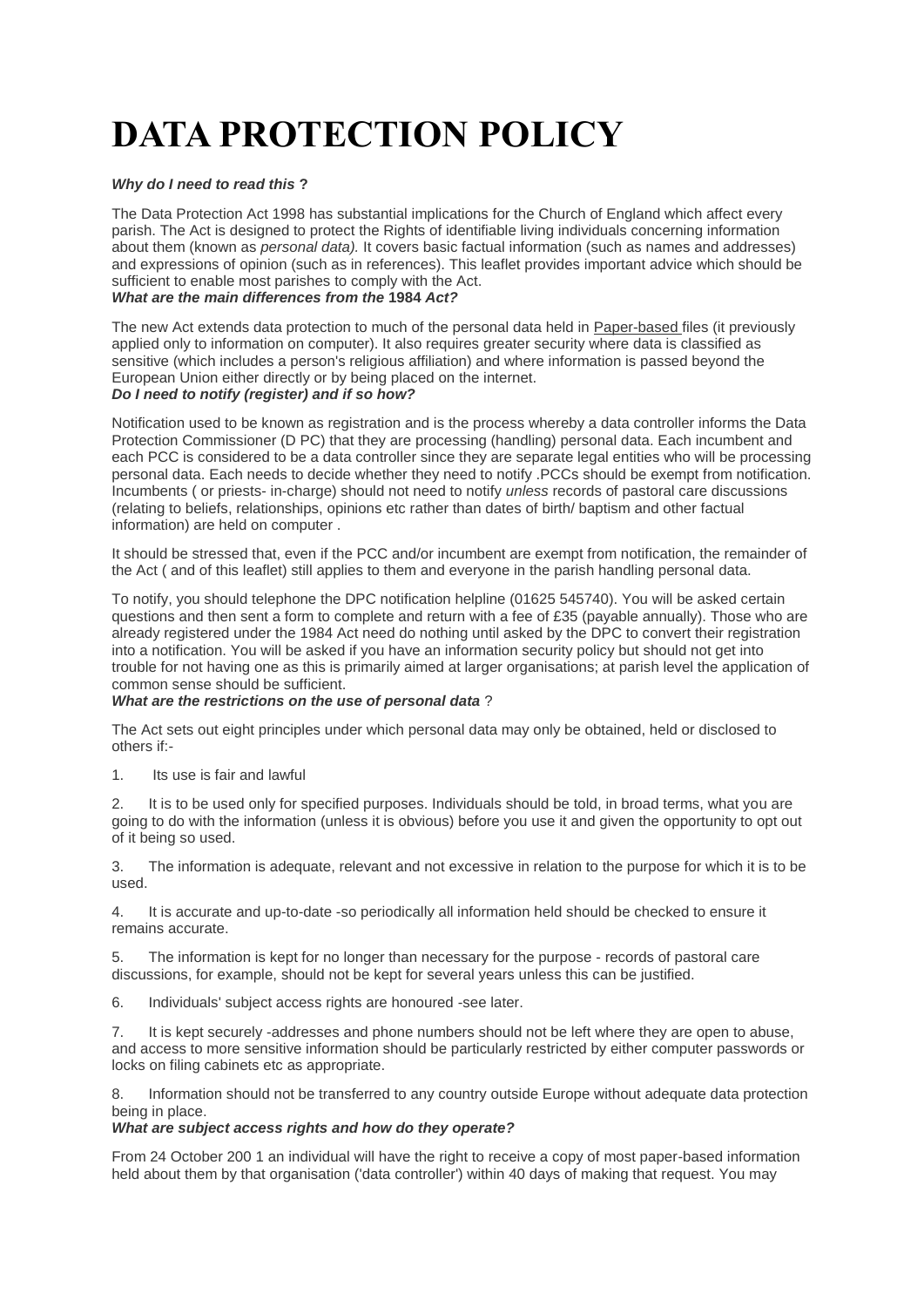charge a fee of up to £10 for providing it. This covers all information held on computer and any correspondence and other papers from which that information might be deemed to be reasonably accessible. You do not, therefore, have to scour through minutes etc for any mention of the individual but you would have to produce accessible information held by any church officers.

The general principle is that as much information as possible should be shared with the individual. There are, however, limited categories of material that you may withhold from the individual in the interests of protecting the rights of other individuals to privacy and for the protection of crime etc. You are able to withhold any references that you have given (but nQ.1 any you have received). When sharing with an individual the information that you hold about them, you must remove anything which would identify a third party .You may also be entitled to hold back information containing serious allegations (for example, of child abuse) if to reveal that information would compromise the proper investigation of those allegations. Insuch cases you should always seek advice from your diocesan registrar or diocesan office. *When does this all come into effect?*

The Act came into effect on 1 March 2000. However, it was recognised that, especially for larger organisations, it is an immense task to examine all files held to determine whether or not they comply with the Act. As a result, the Act's transitional provisions mean that in practical terms the new provisions of the Act (such as the extension to paper-based files) only apply from 24 October 2001. There is a limited extension to 2007 for paper-based files but there is no protection from subject access requests after October 2001 and so you are advised to be prepared from October 2001. *What do I therefore need to do to prepare for the Act?*

Incumbents and PCCs will therefore need (like other organisations throughout Europe) by October to:-

1. Identify a person responsible for compliance with the Act.

2. Identify who holds what data and ensure clergy/ parish administrators/ youth leaders etc are all aware of the new requirements and only record information that could be shared if a subject access request is made.

3. Work out whether or not you need to notify and do so if necessary .

4. Destroy material that you cannot justify still holding, especially if making the information available to the individual(s) concerned would create difficulties (but do bear in mind the archivists of the future )

5. Inform people broadly what information is held about them and the purposes for which it is used (for example if individuals' contact details appear on a parish web site this must be stated, and an opt-out offered). Also specify who should be contacted with any queries -this could be through a paragraph in a newssheet and/ or on the church noticeboard.

#### *What are the penalties for not complying with the Act?*

An individual has the right to complain to the D PC if they believe you have not handled their data properly. The D PC would then investigate and may require you to comply. Criminal offences apply in certain cases and the courts may impose fines. This, however, is most unlikely if you have made genuine attempts to comply with the legislation. You also need to bear in mind the pastoral difficulty that may result from honouring subject access requests if appropriate care has not been taken in what is kept on files. *Where do I seek further advice if I need it?*

In the first instance please contact your diocesan data protection officer at your diocesan office. If you wish to seek advice from the Data Protection Commissioner's office direct, their general helpline number is 01625 545745 and their web site address is www.dataprotection.gov.uk.

This guide has been issued by the Archbishops' Council of the Church of England and is the product of liaison with dioceses and with the Data Protection Commissioner's office. No guide of this length can be comprehensive and you are advised to obtain further advice if appropriate. Liability rests with each legal entity concerned.

January 2001

## **Contact details for the office of the Data Protection Commissioner:**